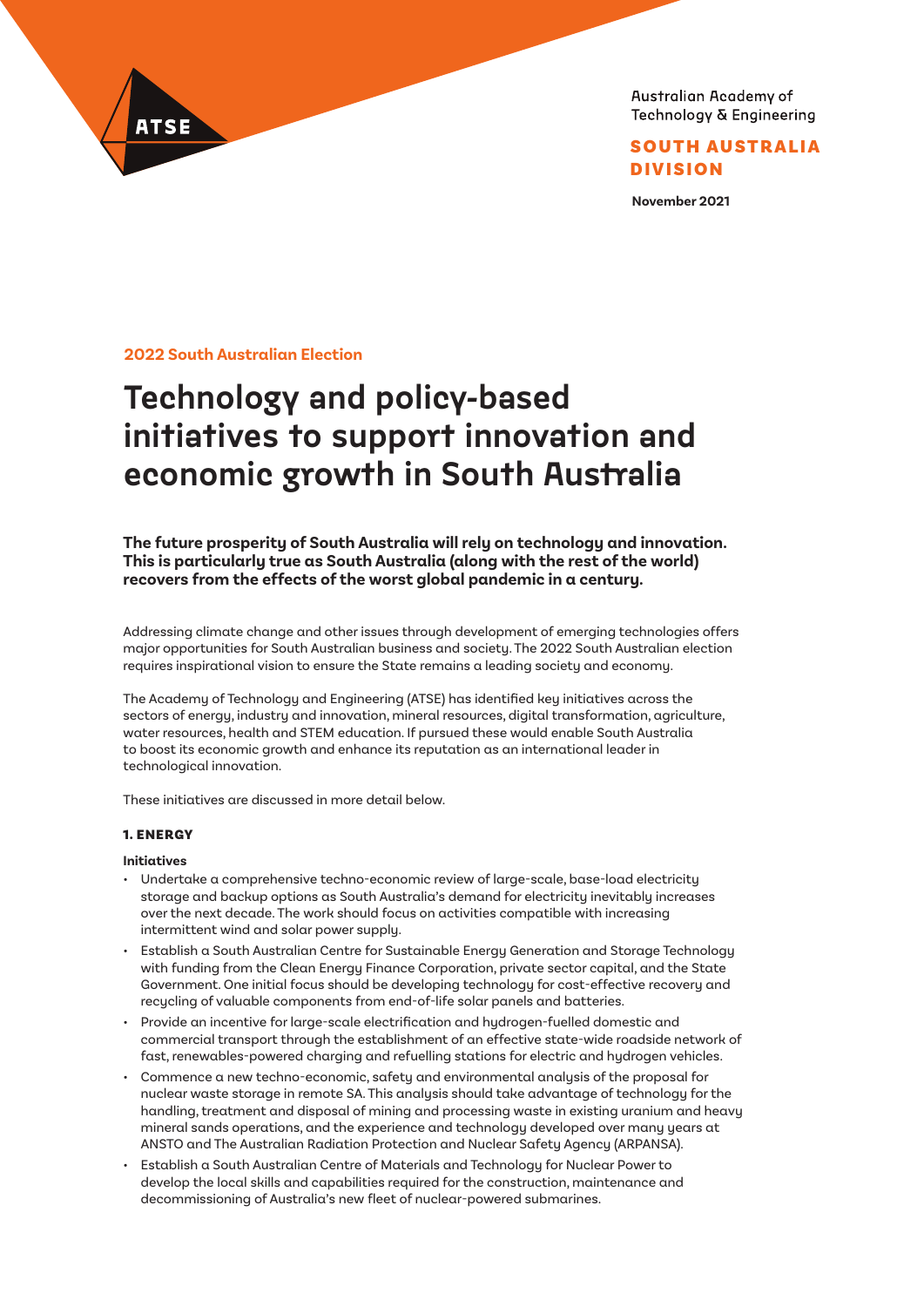## **Supporting Information**

ATSE

Global evidence makes a strong case for emission reductions and security of supply at minimum cost. South Australia has specific strengths, weaknesses, and opportunities in the energy sector, which provide the context for policy decisions made in the State for any responses that it might make. These are summarised in the following table.

| <b>SA STRENGTHS</b>                                                                                                                                                                                                                                                                                                                                                                                                        | <b>SA WEAKNESSES</b>                                                                                                                                                                                                                                                                                                                                                                                                                                                                                                                                                                                                                                                                                              | <b>SA OPPORTUNITIES</b>                                                                                                                                                                                                                                                                                                                                                                                                                                                                                                                                                                                                                                                                                                                                                                                                                                                                                    |
|----------------------------------------------------------------------------------------------------------------------------------------------------------------------------------------------------------------------------------------------------------------------------------------------------------------------------------------------------------------------------------------------------------------------------|-------------------------------------------------------------------------------------------------------------------------------------------------------------------------------------------------------------------------------------------------------------------------------------------------------------------------------------------------------------------------------------------------------------------------------------------------------------------------------------------------------------------------------------------------------------------------------------------------------------------------------------------------------------------------------------------------------------------|------------------------------------------------------------------------------------------------------------------------------------------------------------------------------------------------------------------------------------------------------------------------------------------------------------------------------------------------------------------------------------------------------------------------------------------------------------------------------------------------------------------------------------------------------------------------------------------------------------------------------------------------------------------------------------------------------------------------------------------------------------------------------------------------------------------------------------------------------------------------------------------------------------|
| World's highest share (60%) of<br>wind and rooftop solar in the local<br>grid                                                                                                                                                                                                                                                                                                                                              | No cost-effective technologies for<br>large-scale recycling of end-of-<br>life clean energy materials and<br>infrastructure                                                                                                                                                                                                                                                                                                                                                                                                                                                                                                                                                                                       | Technology for cost effective<br>recycling of end-of-life<br>renewable energy materials and<br>infrastructure                                                                                                                                                                                                                                                                                                                                                                                                                                                                                                                                                                                                                                                                                                                                                                                              |
| Target of reaching net 100 per<br>cent renewables on the grid by<br>2030<br>A State population that has<br>demonstrated its commitment to<br>clean energy<br>The Cooper Basin - Australia's<br>largest onshore oil and gas<br>province<br>80% of Australia's and 33% of<br>the world's uranium resources<br>World class, synergistic R&D<br>across energy, engineering,<br>manufacturing, minerals, and<br>defence sectors | Vulnerable to intermittency of<br>supply due to high dependence<br>on sun and wind<br>Risk of prolonged and deep<br>drought, with its associated<br>impact on energy demand<br>No large-scale energy storage,<br>except for short-term regulation<br>of voltage and outages via<br>Lithium batteries<br>Heavy reliance on gas and coal-<br>fired interstate power for grid<br>backup<br>Need for increased electrification<br>will require massive new, reliable<br>clean energy sources and storage<br>for public transport and industry<br>energy needs<br>Lapsed leadership position on<br>local nuclear waste disposal as<br>a potential precursor to a new<br>debate on civil nuclear power<br>for Australia | Technology for large-scale<br>storage using chemical<br>batteries, hydrogen from solar<br>water electrolysis and off-river<br>(pumped) hydro<br>Establishment of a Centre for<br>Sustainable Energy Generation<br>and Storage Technology, with<br>partners from across Australia<br>and overseas<br>Technology for enhanced<br>abatement of emissions from<br>backup gas-fired generators,<br>including fit-for-purpose carbon<br>capture and storage<br>Widespread electrification and/or<br>hydrogen-fueling of domestic and<br>commercial transport, including<br>a broadly distributed roadside<br>charging network<br>Reinvigorated push for the<br>establishment of a local nuclear<br>waste repository<br>Establishment of local<br>skills and capability for the<br>construction, maintenance and<br>decommissioning of Australia's<br>new fleet of nuclear-powered<br>submarines, and to underpin |
|                                                                                                                                                                                                                                                                                                                                                                                                                            |                                                                                                                                                                                                                                                                                                                                                                                                                                                                                                                                                                                                                                                                                                                   | a potential future civil nuclear<br>power industry                                                                                                                                                                                                                                                                                                                                                                                                                                                                                                                                                                                                                                                                                                                                                                                                                                                         |

Australia's recent initiatives in nuclear-powered submarine procurement, together with a significant upward shift in public support for a civil nuclear power industry (or at least for the opening of debate on the subject), indicate that Australia may be at an inflection point in its longstanding opposition to nuclear technology. The main stimulus for this change is that nuclear power and heat is starting to be recognised as an integral part of the energy mix required to achieve net zero emissions by 2050.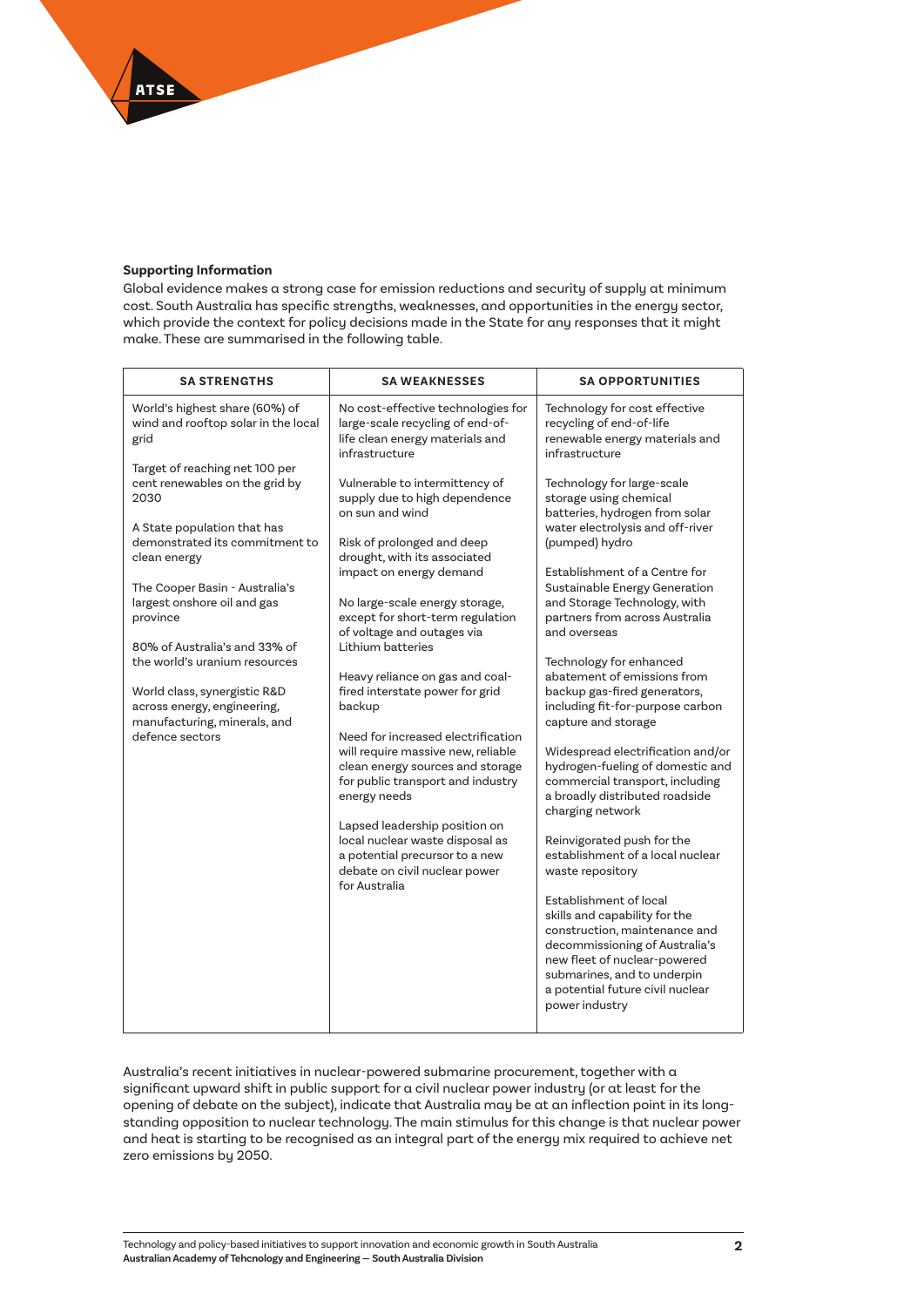

South Australia has existing world-class expertise in energy materials and engineering at the University of Adelaide, the University of South Australia, Flinders University and the CSIRO. This provides a springboard for the rapid development and deployment of technology, infrastructure, skills and capabilities to address all of the initiatives outlined in this submission.

In respect of the proposal for a nuclear waste repository in remote South Australia, and for the maintenance and deployment of nuclear-powered submarines to be located in Adelaide, South Australia has a unique opportunity to play a leading role in facilitating a shift towards nuclear technology in Australia. Working with ANSTO and The Australian Radiation Protection and Nuclear Safety Agency, it can take advantage of its world class research institutions to create the necessary skills and capability development in nuclear materials and technology and thereby create a major new business and net zero emissions opportunity for the State.

The Energy Initiatives outlined above have significant, mutually supportive synergies with the Initiatives in the Mineral Resources and in the Industry and Innovation submissions of this document. All three sectors can draw technical and commercial expertise and experience from the others to produce economic/industrial, regional development, and environmental outcomes that would be much more difficult to achieve in isolation. Some of these synergies are illustrated in the following schematic.

#### INDUSTRY AND INNOVATION

- 1. Establish an SA Additive Manufacturing Hub
- 2. Master strategy for diversification and growth of manufacturing and processing industries in SA
- 3. Evaluate suitability and development needs of the Upper Spencer Gulf and Olympic Dam regions

*NEW INDUSTRIES BASED ON Energy materials recycling Base load electricity storage Nuclear waste storage*

#### ENERGY

- 1. Techno-economic review of large scale electricity storage and backup options
- 2. Centre for recycling and end-of-life renewable energy materials and infrastructure
- 3. Electrification of domestic and light commercial transport
- 4. New proposal for nuclear waste storage
- 5. Centre for skills development in nuclear power materials and engineering

**Energy initiatives and mutually supportive synergies**

> *COLLABORATION ON TECHNOLOGIES FOR Reprocessing and disposal and end-of-life energy materials & infrastructure Electrification of downstream mineral processing*

*BASED ON Exploiting the full potential of the resources of the Gawler Craton Downstream value adding of these resources*

*NEW INDUSTRIES* 

#### MINERAL RESOURCES

- 1. Exploration in the Gawler Craton
- 2. Adding value by further processing
- 3. Reprocessing 'waste'
- 4. Addressing national strategic needs
- 5. Leveraging SA Minerals & Engineering R&D input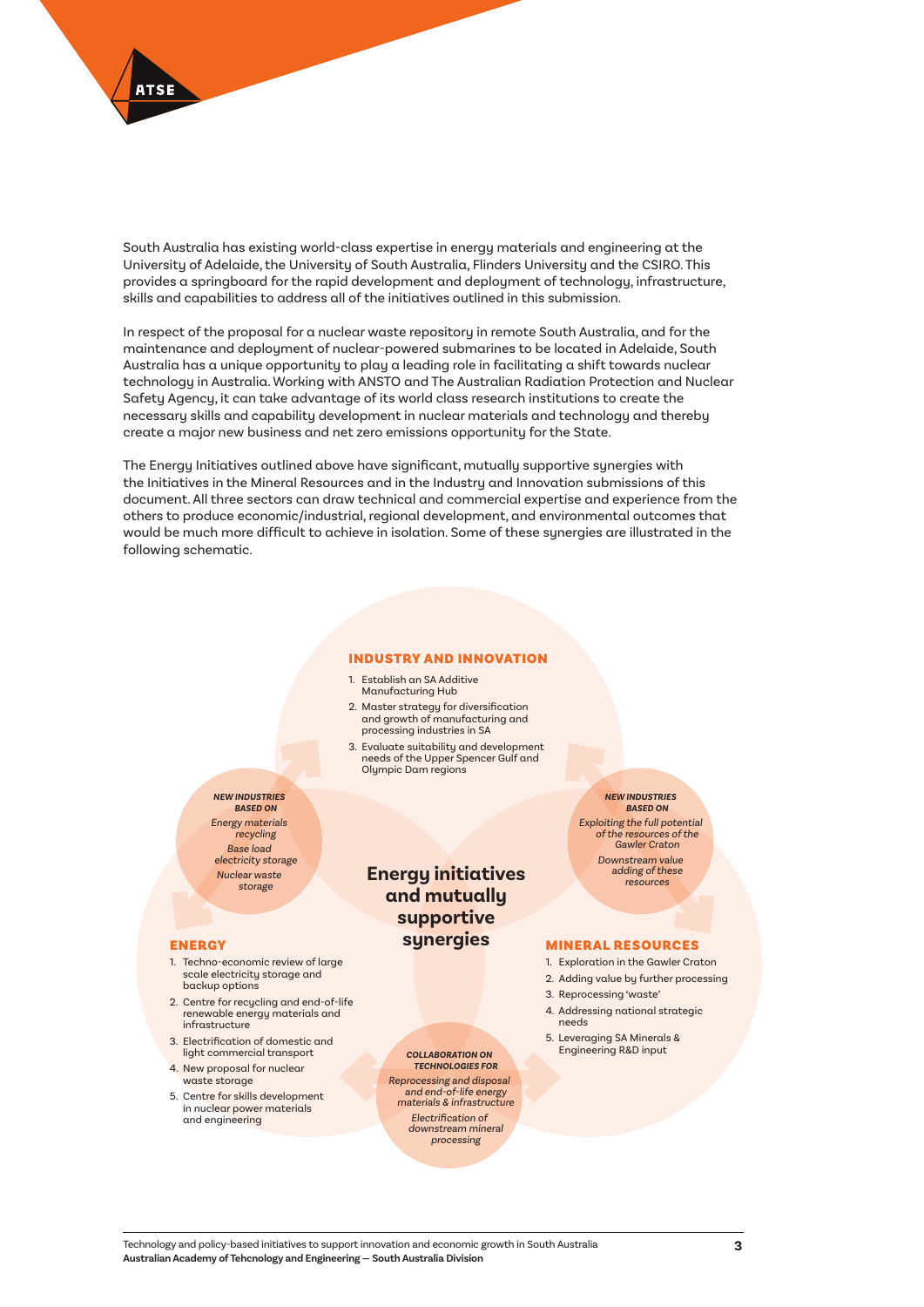## 2. INDUSTRY AND INNOVATION

## **Initiatives**

- Establish a South Australian Additive Manufacturing (AM) (3D printing) Hub to facilitate South Australian businesses especially small to medium enterprises (SMEs) taking up AM technologies best suited to their individual needs
- Establish a high-level Taskforce from government, industry and academia to develop a longterm strategy for diversification and growth of manufacturing and processing industries in South Australia. Opportunities could include the conversion of minerals and end of life renewable energy products to high value materials
- Establish a sub-group of this Taskforce to evaluate the suitability and development needs of the Upper Spencer Gulf (USG) and Olympic Dam region as a manufacturing and process hub.

## **Supporting Information**

To regenerate a significant manufacturing and processing sector in South Australia, businesses must employ leading edge applicable technologies including automation, robotics, and digitisation. Additional comparative advantage accrues for products derived from or directed towards Australia's existing and emerging markets e.g., mining and minerals and sectors of agriculture, food, wine, defence, aerospace and space.

#### *South Australian Additive Manufacturing Hub*

The SA Additive Manufacturing Hub would be a co-operative enterprise of South Australian industry, academia and government, needing only a small and experienced staff group for its establishment and operations, and would be funded by the industry users of its services. AM research and training facilities exist elsewhere in Australia and successful models of what is proposed in this initiative exist overseas. The SA Hub could learn from and partner with some of these organisations.

AM is an essential and rapidly developing technology for manufacture of high value-added products in many industries particularly defence and space. It is energy and resource efficient, eliminating the waste from traditional manufacturing and often reusing such waste in powder form as its feedstock. The range of AM equipment and processes is already very broad. Manufacturers need access to, but many SMEs cannot afford, a range of AM machines and processes on which to perfect the best manufacturing processes for their products.

The Hub's role would be to advise business how to access the already established facilities available to them in South Australia including advice on their specific needs. The Hub would facilitate co-operative industry/academia research, training, and product and market development using these facilities. It would also recommend and facilitate investment in new equipment and processes to broaden the State's AM technology base.

## *High level Taskforce to develop a long-term strategy and plan for diversification and growth of manufacturing and processing industries*

South Australia has competitive advantages in minerals and renewable energy. The rich mineral deposits are currently processed and exported as ore and mineral concentrates. These processes, which require low-cost renewable energy, are similar to the process needed to deal with renewable energy products at the end of their life, like solar panels. Combining SA's advantage in both the processes and the energy availability would result in a unique economic opportunity not available to other states. It also builds Australia sovereign capabilities in the production of strategic materials.

The Task Force would determine the best processing opportunities and technologies for South Australia including for example the processing of mineral ores, tailings, mine waste rock, minerals sands, light metals including lithium, graphite and green steel manufacture.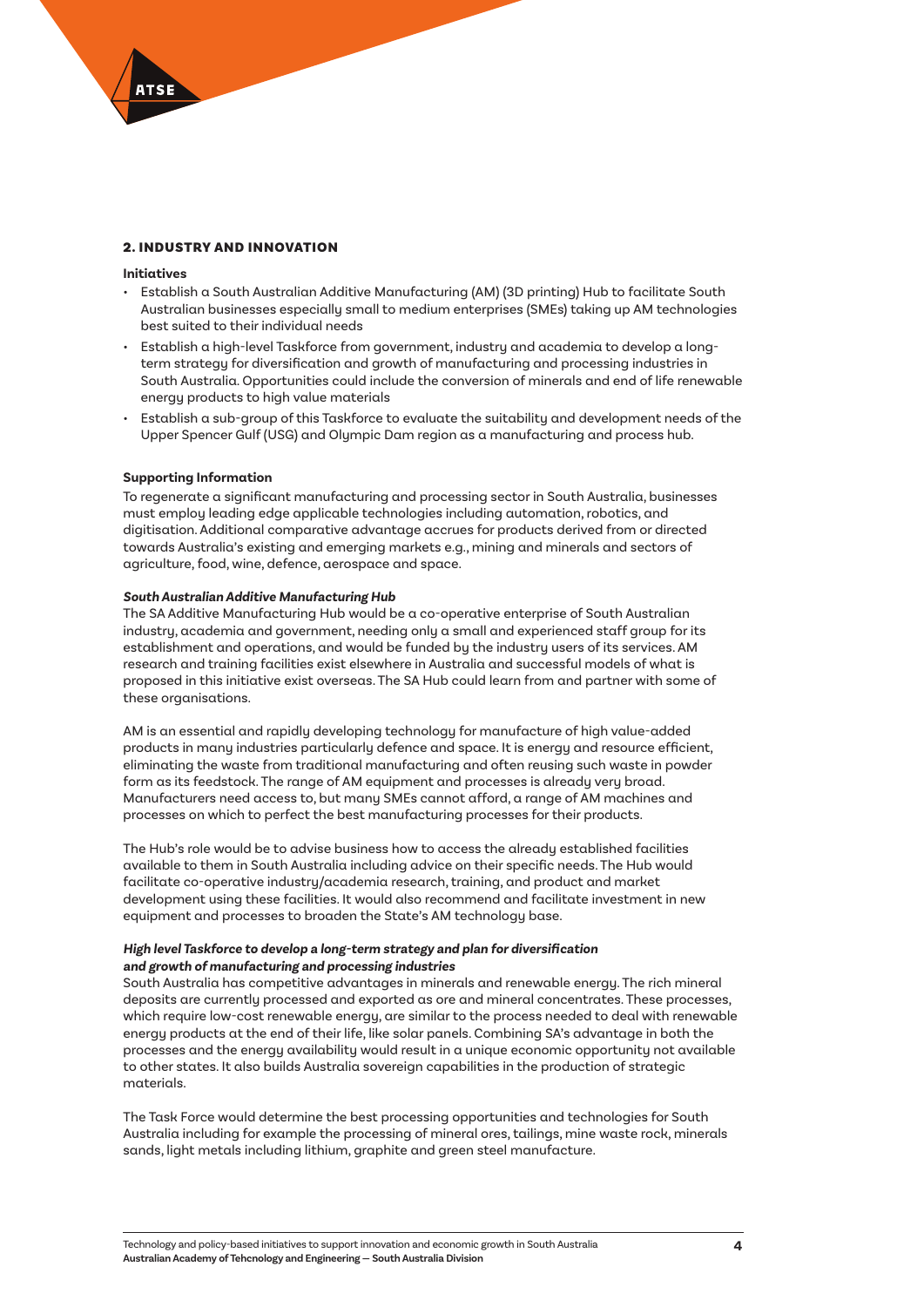

## *Upper Spencer Gulf and Olympic Dam regional hub for manufacturing and processing*

The social and economic importance of the sustainability and growth of this region is very great. Significantly increasing its size and economic importance as a population centre would decentralise and transform South Australia's economy. Other States are embarking on such major regional developments e.g., in the Hunter region of NSW, Gladstone in Queensland and the Asian Energy Hub in the Pilbara, WA.

The region has many competitive advantages for the purpose of manufacturing and processing. With the existing operations at Whyalla, Port Bonython, Port Pirie and Olympic Dam this region already has industry, infrastructure, culture, and community support for such processing and is under consideration as a hydrogen energy centre and exporter. Major varied minerals deposits, notably the Gawler Graton and magnetite deposits, are nearby. Essential for such processing, the region has outstanding potential for very low-cost renewable energy, and for energy storage including pumped hydro using salt water on the north coast of Upper Spencer Gulf. It is at the crossroads of Australia's transcontinental railway lines, has potential for a deepwater port, and Adelaide is relatively accessible as a centre for economic and financial services, health care, education, and cultural and leisure pursuits.

## 3. MINERAL RESOURCES

## **Initiatives**

- Support exploration of the Gawler Craton using remote sensing techniques.
- Expand research into in-situ leaching and treatment of low grade and complex ores and waste rock for higher extraction rates, more environmentally benign tailings, and easier disposal.
- Deliver priority training to personnel in the required technological disciplines to support the minerals and mining industry.

## **Supporting Information**

The minerals and petroleum sectors have been, and will continue to be, critical to the South Australian economy. Burra and Moonta, Olympic Dam, Prominent Hill and Carrapateena, are principally copper deposits, but with significant, key entrained elements such as uranium and gold. Important deposits, such as Four Mile uranium, Jacinth-Ambrosia zircon, Dry Creek halite, Eyre Peninsular iron ore and graphite also demonstrate the diversity of mineral potential in South Australia. The Cooper Basin remains a nationally important producer of petroleum products.

Resources such as Whyalla steelworks have underwritten regional development. These value adding operations, can now encourage the building of new manufacturing activities, linked to energy availability and strategic national needs, including for critical metals. To achieve this future potential, innovative exploration and mining technologies will be necessary to identify and utilise these underlying resources.

South Australian Governments have encouraged mineral and petroleum exploration, largely on a bipartisan basis and the state possesses a very competent Geological Survey, which has implemented many leading initiatives, including sophisticated airborne surveys, support for deep drilling and state-of-the-art core archiving and analysis. These are needed in particular to "see" through the deep cover over the highly prospective Gawler Craton, which hosts the world class Olympic Dam type mineralisation. Remote sensing exploration techniques are noninvasive and facilitate land access. These initiatives should receive increased broad support from government, agencies and industry.

Much of South Australian mining currently, and in the future will be conducted deep underground and will require improved extraction and milling techniques to be economic. Research should be expanded into in-situ leaching and treatment of low grade and complex ores and waste rock for higher extraction rates and more environmentally benign tailings and easier disposal.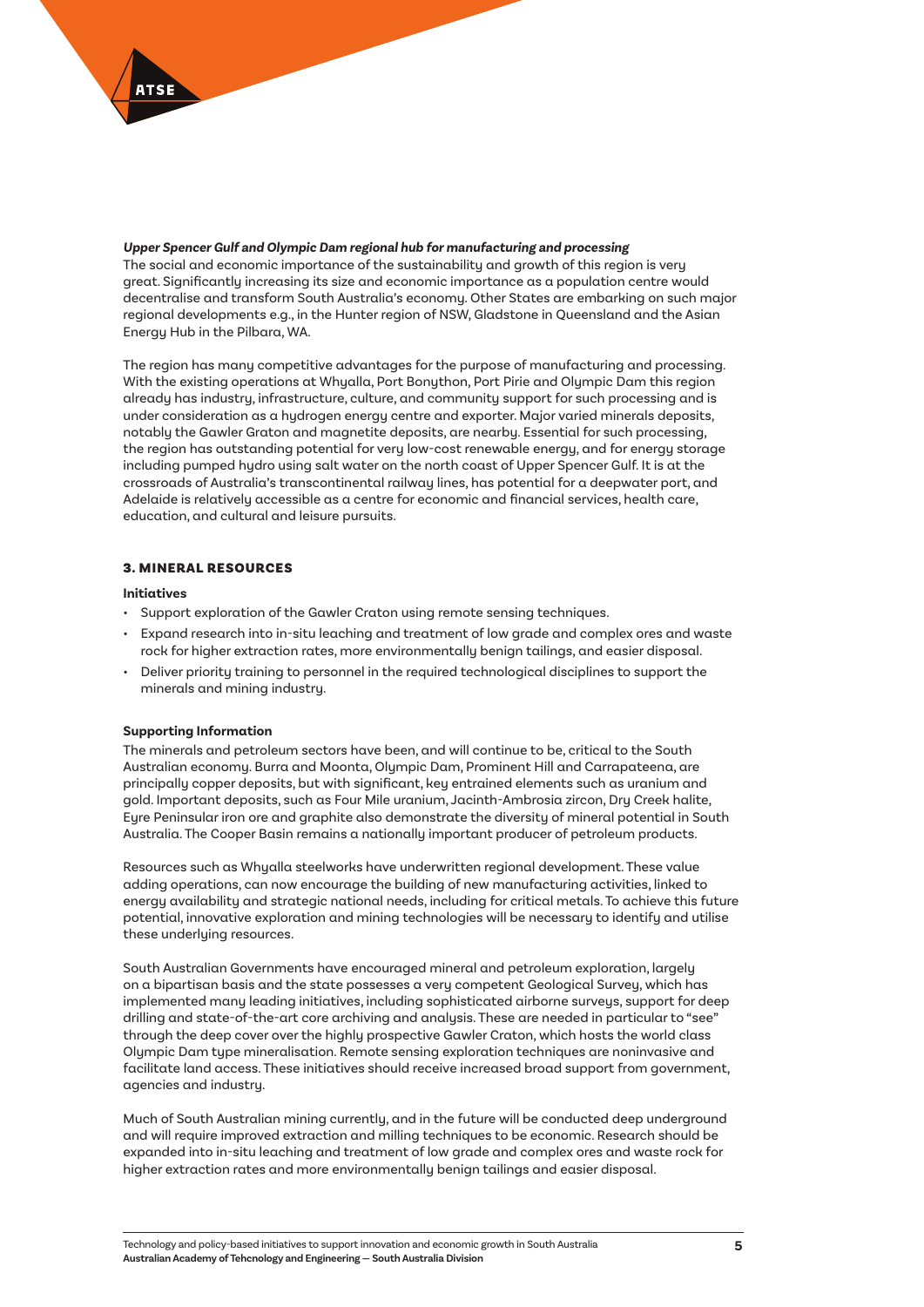

South Australia has credibility in the exploration, extraction and processing of mineral and petroleum resources, but the State Government is financially limited in what it alone can achieve. Catalysing greater funding from the Federal Government (through Geoscience Australia, ARC Centres of Excellence, etc.), universities, CSIRO and the mining industry to meet recognised needs for expanding the sector, is a powerful lever.

Greater support for technological initiatives through new and established collaborative bodies is necessary, noting that the demonstration of state commitment often catalyses larger contributions from other stakeholders. This collective approach should also be applied in giving higher priority to training personnel in the required technological disciplines to support this important industry.

## 4. DIGITAL TRANSFORMATION

#### **Initiatives**

- Provide support and leadership to help transform businesses and government sectors in adopting digital transformation technologies to super-charge economic recovery from the COVID-19 pandemic and to create new jobs. This should include providing support for businesses to partner with government on pilot projects for AI-based solutions to regional problems.
- Take advantage of initiatives emerging from the national government's Artificial Intelligence (AI) Action Plan by working closely with the Federal Government to ensure South Australia is considered as a prime location of one of the four proposed AI Capability Centres.
- Establish a cross-sectoral taskforce to oversee development for local industry and government of minimum trust standards to ensure best practice in data security and cyber resilience.
- Undertake a critical assessment of the digital skills required for the transition to a digitally enabled economy and drive initiatives for digital skills development from Vocational Education and Training to graduate-degree level.

## **Supporting Information**

## *Digital Transformation of Local Industry and Government Activities*

To ensure South Australia can take advantage of the opportunities arising from Digital Transformation technologies, government should promote their integration into businesses and government sector work. This will necessitate promotion of growth in the most significant emerging digital transformation technologies which offer key advantages for South Australia.

This includes focusing on the following technologies:

**Data**, particularly big data, is a critical input to all emerging digital technologies. The foundational nature of data, and the workforce skills required to create value from the data, underpin the success of emerging digital technologies.

**Artificial intelligence (AI) and machine learning** have made immense progress, particularly in recognition, tracking, video and image analysis, and speech-to-text sustems

**Cyber Security** of digital systems continues to be a high priority for government and business, but many South Australian organisations remain inadequately prepared to prevent, detect, and respond to cyber threats.

**Internet of Things (IoT**) platforms, where a large number of objects can be accessed, monitored or controlled via a network connection, are expected to deliver a two per cent increase in productivity per year and create jobs in network design, cybersecurity, data monitoring, management, and analysis.

**Quantum Computin**g is an emerging technology that will allow exponentially faster computation to enhance capabilities across a range of sectors, including cyber security, banking and financial modelling, and artificial intelligence.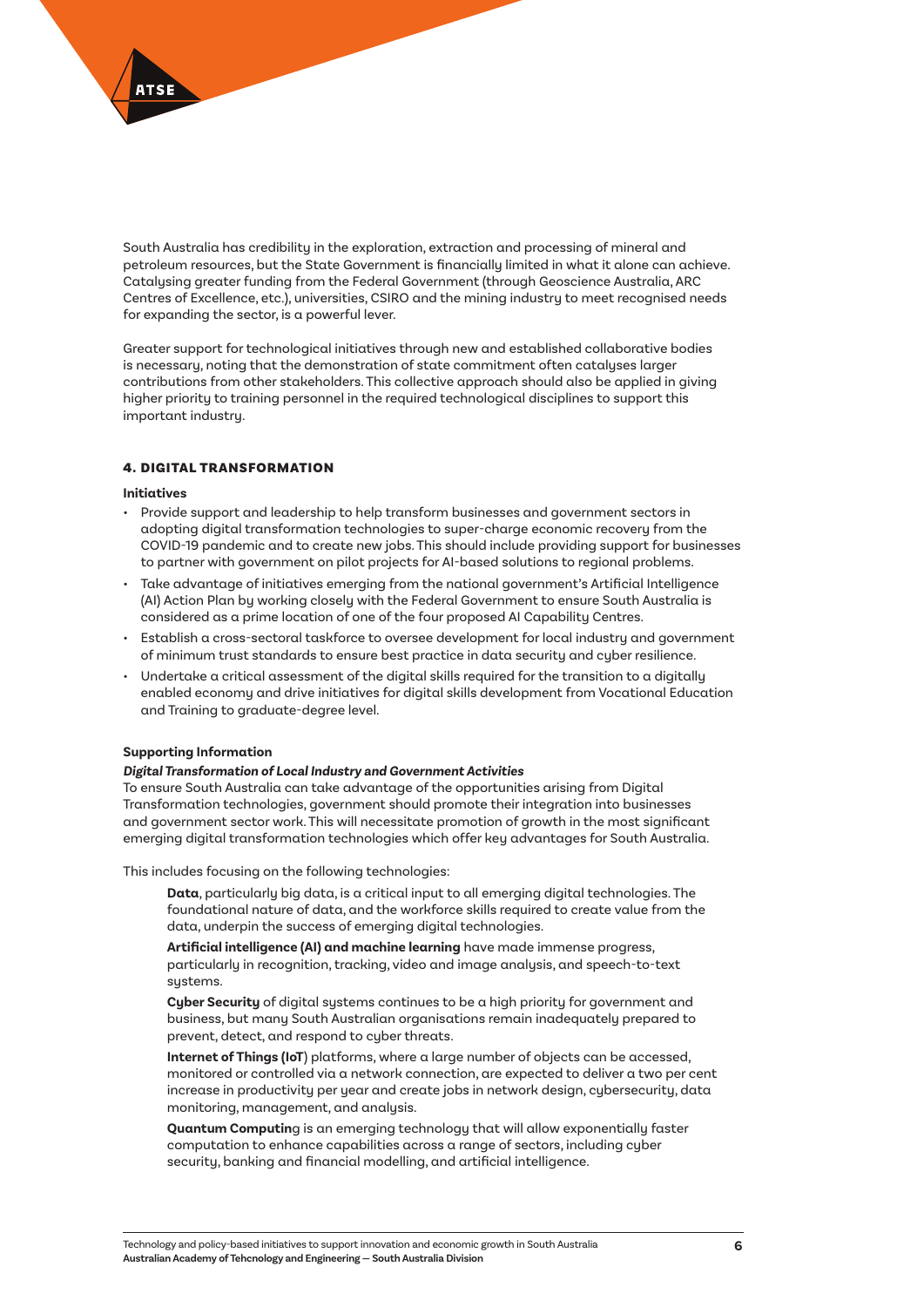

**Blockchain** is a digital platform used to record, verify and store transactions through a network of computers. It can improve business processes and create efficiencies across sectors considered 'data intensive', including financial services, trade, energy, resources, and healthcare.

## *Gaining Benefits from the National Government's AI Action Plan*

South Australia should also position itself to take advantage of initiatives emerging from the national government's Artificial Intelligence Action Plan. This plan announced in May 2021 as part of the Federal Budget, will boost Australia's capability in Artificial Intelligence by \$124.1 million in new initiatives, including a National AI Centre led by CSIRO, supported by a network of AI and Digital Capability Centres to drive adoption of AI across the country. See https://www.pm.gov.au/media/modern-digital-economy-secure-australias-future.

The SA Government should take urgent steps to ensure that at least one of the proposed AI and Digital Capability Centres is located in this State.

#### *Minimum Trust Standards for Data Security and Cyber Resilience*

The South Australian Government should establish a cross-sectoral taskforce to oversee development of minimum trust standards for local industry and government to ensure best practice in data security and cyber resilience.

An agreed framework for generating, sharing and using data in a way that it accessible, secure and trusted will be critical to support implementation of modern transformational technologies. Likewise, it will be increasingly important to ensure that local industry and government agencies are made aware of the most recent developments in cyber security standards and systems necessary to protect their organisations from criminal interference.

#### *Education and Training for a Digitally Enabled Economy*

The South Australian Government should undertake a critical assessment of the digital skills required for the transition to a digitally enabled economy and drive initiatives for digital skills development from Vocational Education and Training to graduate-degree level. Inclusive digital skills development at all levels is critical to ensure industry growth and create new businesses and job opportunities.

There is a growing shortage of digitally skilled workers and international border closures due to COVID-19 have exacerbated this shortage. The future of this State's digital industry sector requires the establishment of a robust talent pipeline for ensuring, sustaining and growing our industry capabilities.

## 5. AGRICULTURE

## **Initiatives**

- Support research to develop sustainable, low-energy and low-chemical input primary production systems that will facilitate their adaptation to a low-carbon future, matched to land management systems, that effectively sequester greenhouse gases.
- Support the development of diagnostic imaging for natural and agricultural ecosystems to assess and manage nutritional status, crop yield, biodiversity, fire hazards, quarantine incursions, and outbreaks of pests, weeds and disease.
- Ensure that regulations addressing quantifiable risks or hazards of new primary production technologies including those that derive from crop genetics and improved animal welfare, are congruent with other jurisdictions and are science based.
- Seed-fund a collaborative government-industry-academia approach to developing a plant-based protein food manufacturing industry in South Australia, based around the dry fractionation of South Australian low-cost dryland crop products.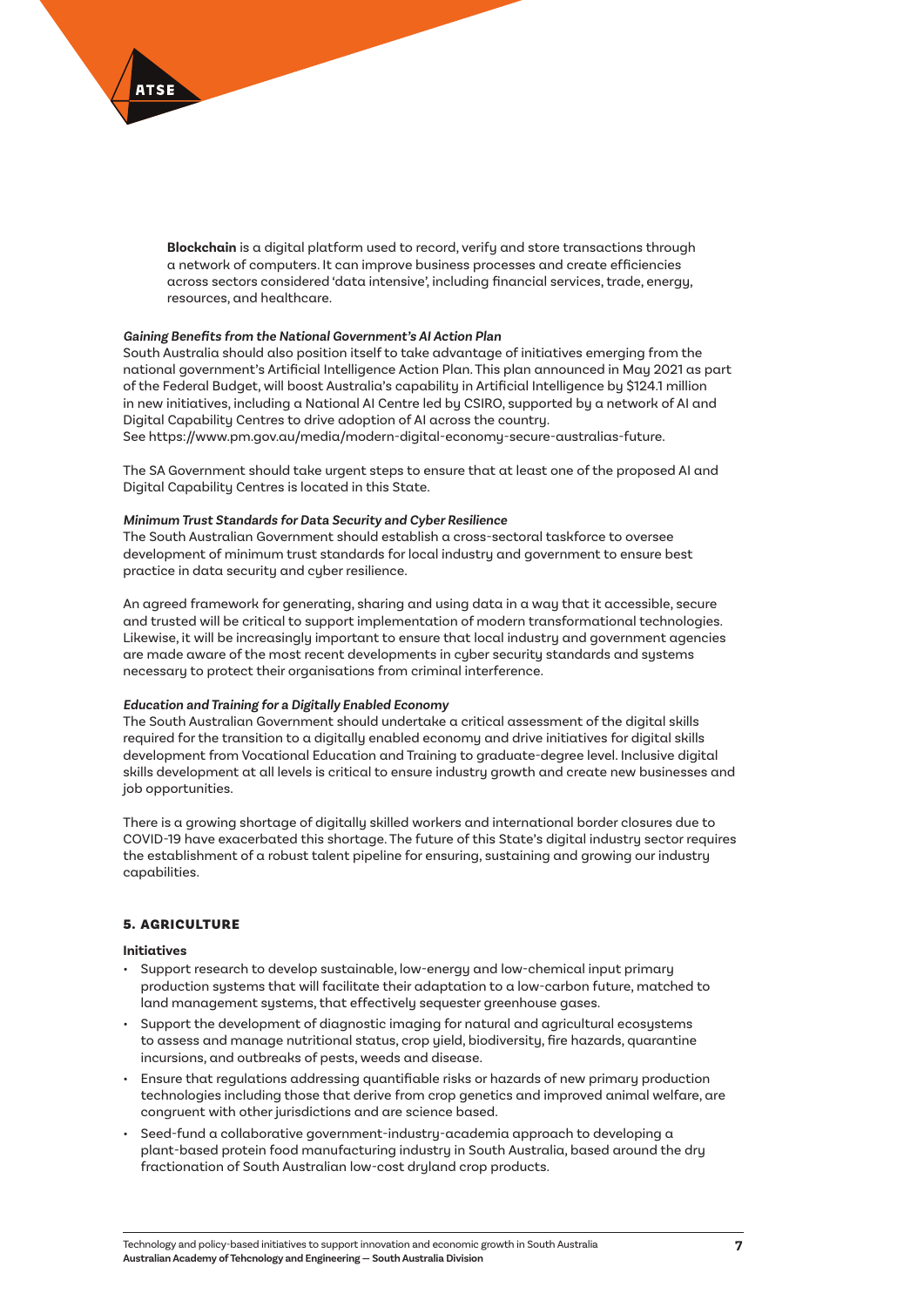

| <b>SA STRENGTHS</b>                                                                                                                                                                                                                                                                                                                                                                                                                                                                                                                                                                      | <b>OPPORTUNITIES</b>                                                                                                                                                                                                                                                                                                                                                                                                                                                                                                                                                                                  | <b>RECOMMENDATIONS</b>                                                                                                                                                                                                                                                                                                                                                                                                  |  |
|------------------------------------------------------------------------------------------------------------------------------------------------------------------------------------------------------------------------------------------------------------------------------------------------------------------------------------------------------------------------------------------------------------------------------------------------------------------------------------------------------------------------------------------------------------------------------------------|-------------------------------------------------------------------------------------------------------------------------------------------------------------------------------------------------------------------------------------------------------------------------------------------------------------------------------------------------------------------------------------------------------------------------------------------------------------------------------------------------------------------------------------------------------------------------------------------------------|-------------------------------------------------------------------------------------------------------------------------------------------------------------------------------------------------------------------------------------------------------------------------------------------------------------------------------------------------------------------------------------------------------------------------|--|
|                                                                                                                                                                                                                                                                                                                                                                                                                                                                                                                                                                                          | New skills and technologies recognising climate change                                                                                                                                                                                                                                                                                                                                                                                                                                                                                                                                                |                                                                                                                                                                                                                                                                                                                                                                                                                         |  |
| 1. South Australian farmers<br>and pastoralists have unique<br>skills in dryland cropping,<br>intensive horticulture, livestock<br>management and biodiversity<br>conservation, supported by world<br>class R&D expertise within SARDI,<br>CSIRO, UniSA, Flinders University<br>and the University of Adelaide.                                                                                                                                                                                                                                                                          | New technologies can be adopted<br>to rapidly respond to threats and<br>expectations in a world increasingly<br>demanding sustainable and ethical<br>production and processing systems,<br>using safe, low input systems that<br>are both labour and energy efficient.<br>Depending on evolution of carbon<br>markets, pastoral and rangeland<br>areas have potential for carbon<br>sequestration.                                                                                                                                                                                                    | Further invest in collaboration and<br>coordination to develop profitable<br>low-energy and low-chemical<br>input agriculture, fisheries, and<br>forestry production systems,<br>including land management<br>systems, that sequester<br>greenhouse gases including<br>CO2 and methane. Link outputs<br>with the objectives of the SA<br>Drought Resilience Adoption and<br>Innovation Hub and its regional<br>centres. |  |
| The potential of digital imagery                                                                                                                                                                                                                                                                                                                                                                                                                                                                                                                                                         |                                                                                                                                                                                                                                                                                                                                                                                                                                                                                                                                                                                                       |                                                                                                                                                                                                                                                                                                                                                                                                                         |  |
| 2. The newly established \$10 M per<br>annum Australian Space Agency,<br>the SA Space Industry Centre,<br>Australian Institute for Machine<br>Learning and the Institute<br>for Photonics and Advanced<br>Sensing are headquartered in<br>Adelaide. They should provide,<br>among others, services to<br>primary production including<br>weather forecasting, emergency<br>management and the monitoring<br>of ecosystem and crop health and<br>productivity.                                                                                                                            | Being able to judge how the season<br>is developing, both in SA and<br>internationally, is crucial to successful<br>farm and environment management.<br>Satellite imagery and associated<br>digital technologies can provide crucial<br>information for farming adaptation<br>in the face of changing climates and<br>world markets and for supporting<br>environment conservation and<br>protection.                                                                                                                                                                                                 | Integrate an agricultural satellite<br>imaging and interpretation<br>capability into the existing SA<br>Lot 14 satellite and artificial<br>intelligence activities. The facility<br>will be crucial for monitoring<br>natural ecosystems, pastoral land<br>and crop yields within Australia<br>and internationally.                                                                                                     |  |
| Adapting new plant and animal genetic opportunities                                                                                                                                                                                                                                                                                                                                                                                                                                                                                                                                      |                                                                                                                                                                                                                                                                                                                                                                                                                                                                                                                                                                                                       |                                                                                                                                                                                                                                                                                                                                                                                                                         |  |
| 3. South Australia has a world<br>class track record in the<br>development of innovative<br>genetics and breeding<br>technologies, built on crop<br>genomics, plant and animal<br>physiology and phenomics.                                                                                                                                                                                                                                                                                                                                                                              | If we are to meet the targets for<br>sustainable food production under<br>increased climate stress, access to<br>the best and safest technologies in<br>breeding, agronomy, plant nutrition,<br>animal welfare and protection of both<br>plants and animals against pathogens<br>and pests are essential. We should<br>develop sufficient flexibility to adapt in<br>response to new information on risks.                                                                                                                                                                                            | Review the genetic and breeding<br>regulations to ensure they are<br>consistent and flexible enough for<br>the adoption of new technologies.                                                                                                                                                                                                                                                                            |  |
| Be first mover in dry fractionation protein food manufacturing                                                                                                                                                                                                                                                                                                                                                                                                                                                                                                                           |                                                                                                                                                                                                                                                                                                                                                                                                                                                                                                                                                                                                       |                                                                                                                                                                                                                                                                                                                                                                                                                         |  |
| 4. Plant based proteins are<br>forecast to become a \$6 B market<br>in Australia by 2030 and are an<br>important contributor to the<br>Food, Wine and Agribusiness SA<br>Government Growth Plan, SA<br>is uniquely placed, compared<br>to other states, to develop<br>sustainable plant protein<br>manufacturing, which can occur<br>in or near cities uniquely located<br>close to reliable raw material<br>production (pulses and cereals)<br>with established and efficient<br>distribution channels (e.g., ports)<br>and a competitive cost structure<br>(land, labour, and energy). | SA can be a first mover in the<br>creation of a plant-based protein<br>manufacturing industry, using dry<br>fractionation. In contrast to traditional<br>wet fractionation, dry fractionation<br>has much of the native functionality of<br>the raw material, and hence nutritive<br>value. Supporting R&D will be focused<br>on increasing protein concentrations<br>in crops, removing undesirable flavours<br>and anti-nutritional factors, improved<br>fractionation efficiency and the design<br>of novel high value food products,<br>using breeding, genomics and novel<br>processing methods. | Establish a sustainable plant-<br>based protein industry around<br>dry fractionation, using targeted<br>high-quality R&D, engineering and<br>industry service. Product delivery<br>from agronomy, raw material<br>processing (fractionation),<br>through to ingredient and end<br>product manufacturing should<br>be supported by existing R&D<br>capabilities.                                                         |  |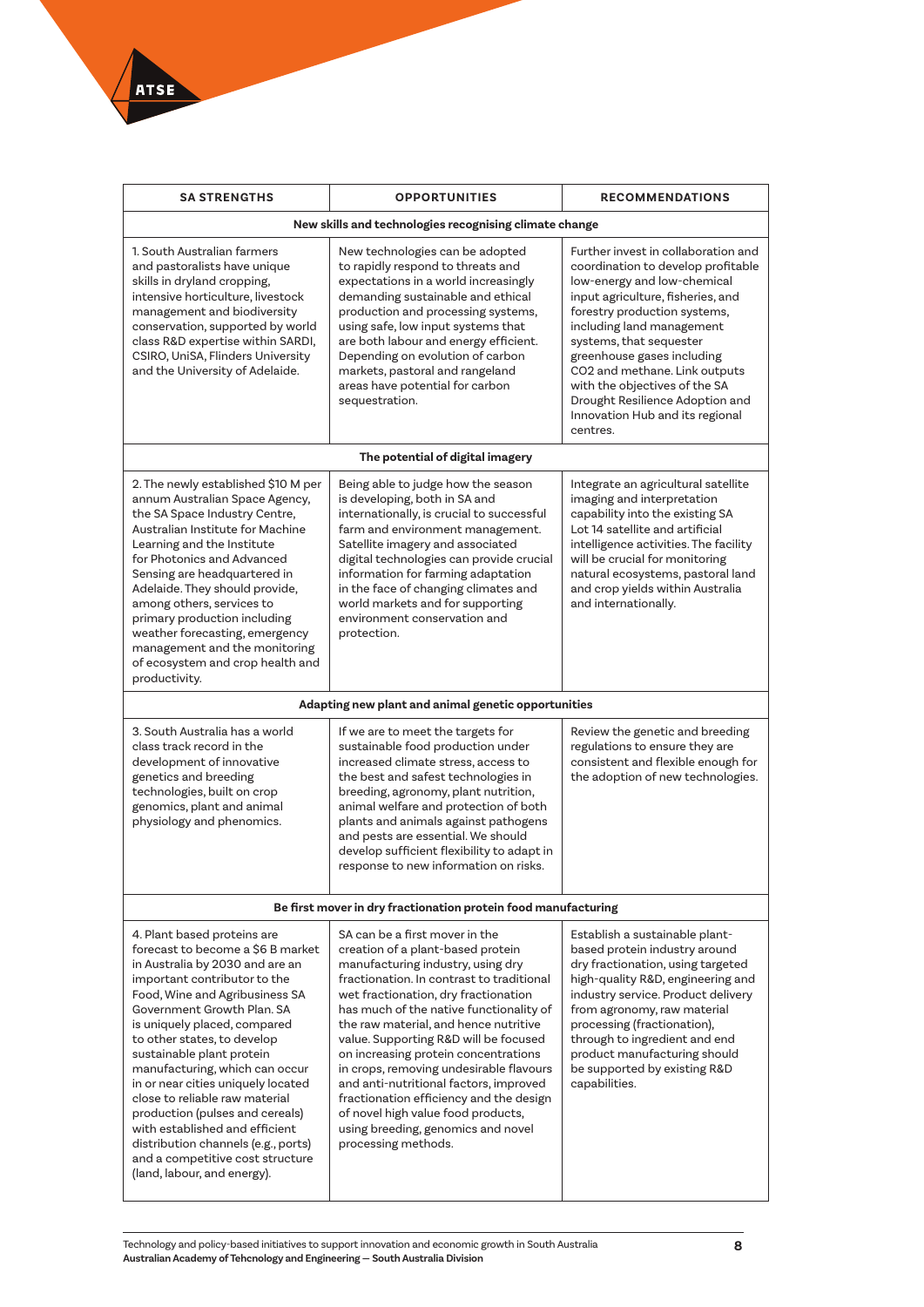## 6. WATER RESOURCES

## **Initiatives**

- Work with the Federal Government and the other state governments to develop a mechanism to ensure that all jurisdictions fully comply with the Murray Darling Basin Plan including the provision of an additional 450 GL of water per year for environmental purposes.
- Amend the Water Industry Act (2012) to make a single utility responsible for the planning, management and operation of urban stormwater infrastructure for Adelaide and all large cities in South Australia.
- Provide significantly increased support for water resources research in South Australia and ensure increased cost effectiveness of water and wastewater services for consumers by encouraging SA Water Corporation to invest further funds in research and development of new water technologies.

## **Supporting Information**

#### *The Murray Darling Basin Plan*

The MDB Plan originally allowed for a volume of 2750 GL per year to be provided for environmental flows. That was subsequently increased to 3200 GL per year based on a study undertaken for the Murray Darling Basin Authority (see http://download.mdba.gov.au/altered-PBP/Hydrologic-modelling-relaxedconstraints-October-2012.pdf) that established that this higher annual flow together with relaxed constraints on river operation achieved a significantly improved environmental outcome for the river and its dependent ecosystems. It is vital for South Australia that this higher flow level be achieved in order to maintain the health of the Coorong, the Lower Lakes, wetlands and floodplains in the Murray Basin.

## *A Single Utility for Planning, Management and Operation of Stormwater Infrastructure*

Setting up a single utility responsible for the planning, management and operation of stormwater infrastructure would provide for more efficient and coordinated service delivery. It would also ensure a suitable funding base for stormwater infrastructure and integrated planning of flood management, stormwater reuse and water sensitive urban design. This initiative is supported by a submission by the Stormwater Management Authority to the [Review of the Water Industry Act](https://www.environment.sa.gov.au/topics/water/water-industry) (see https://www. environment.sa.gov.au/topics/water/water-industry) and, in part, by one of the recommendations of the Review

## *Increased Support for Water Resources Research*

The [Australian Government Productivity Commission Report on National Water Reform](https://www.pc.gov.au/inquiries/completed/water-reform-2020/report) emphasises the importance of Governments funded water-related research (see https://www.pc.gov.au/inquiries/ completed/water-reform-2020/report). In South Australia, this support can take many forms including significant additional financial support to the Goyder Institute for Water Research (or other dedicated water research institute), strongly supporting other initiatives like Water Sensitive SA, CRC bids and co-funding ARC Industry Linkage grants through the Department of Environment and Water and other state government departments.

Consistent with recommendations of the AGPC Report, the South Australian Government should also encourage SA Water Corporation to make significant investment in research and development of new water technologies so that consumers benefit from the most cost-effective water and wastewater services.

Evidence shows that investment in water research has resulted in an average benefit-cost ratio of around 13 over a large number of projects (see https://doi.org/10.21139/wej.2018.042). There are a number of areas in need of research support including the integration of centralised and decentralised water resources management systems, planning for extreme droughts, water recycling and water sensitive urban design.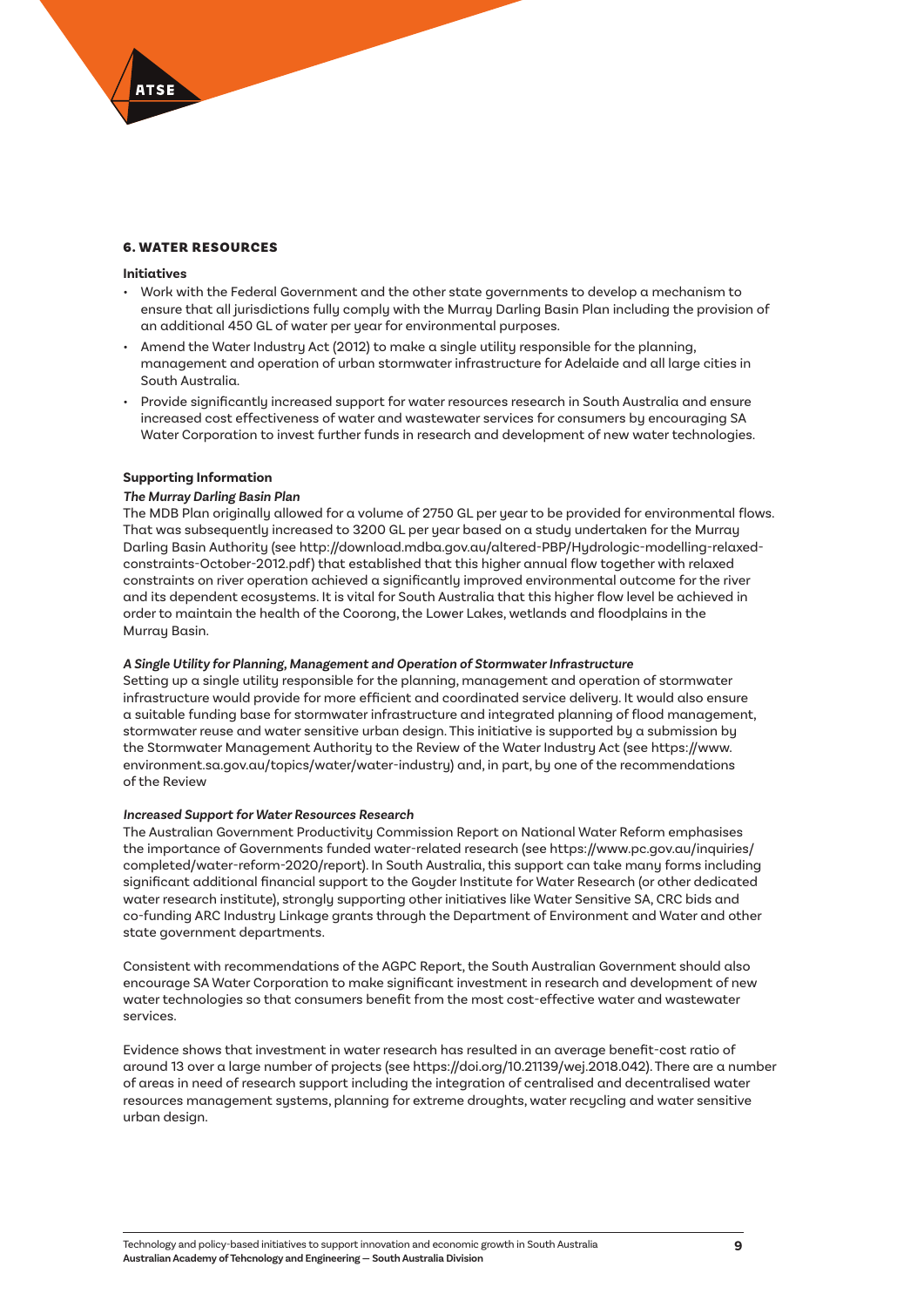## 7. HEALTH

### **Initiatives**

- Improve 'Continuity of Care' across the 'Primary-Acute Care' Interface to address a major health system issue. Current digital health initiatives and health service reform could be leveraged to improve entry and exit from acute care and access to quality care in the community setting for benefit to all South Australians.
- Rebuild, from the grassroots, clinical and translational research in the public hospital system. Creating efficient and direct interaction between Local Health Networks (LHNs) and South Australian universities and medical research institutes to drive a culture of continuous improvement in the productivity and quality of care. Excellent clinical research leaders are essential to this regeneration.

## **Supporting Information**

#### *Continuity of Care Across the Primary-Acute Care Interface*

The 'Primary-Acute Care Interface' was identified by [Health Translation SA](https://healthtranslationsa.org.au/wp-content/uploads/2020/09/Background-Briefing-Paper.pdf)'s (HTSA) Board of Partners as a strategic priority for SA. Better use can be made of the rich supply of primary, acute and sub-acute care data that is available in South Australia to inform planning, delivery and evaluation of health care services and improve patient outcomes. This fits into the philosophy of a Learning Health System approach. Continuity of care describes 'effective coordination and smooth progression of care over time as viewed from the perspective of the patient.

Continuity of care across the interface of primary and acute care — particularly on referral to and discharge from hospital, is critical. Discontinuity in continuity of care during transitions across this interface carries a higher risk of preventable adverse events, such as hospitalisations or death. https://healthtranslationsa.org.au/wp-content/uploads/2020/09/Background-Briefing-Paper.pdf

#### *Rebuild clinical and translational research in the public hospital system*

The quality and quantity of research undertaken in SA's public hospitals has been in serious decline over the last decades, and needs to be revitalised urgently. It is proposed that the distinction between clinical academic and clinician should be removed. All clinicians however defined should have research and teaching obligations regardless of their employing organisation and appropriate structures should be in place to ensure accountability for obligations associated with teaching, research and clinical practice. After all, clinical practice should be evidence based.

## 8. STEM EDUCATION

### **Initiatives**

- Promote quality STEM education for all students throughout levels 1 to 12 of school education by appointing specialist teachers with industry experience and pay a salary premium to teachers with expertise in appropriate areas of STEM.
- Develop curriculum in STEM subjects that encourages participation from groups of students who are currently poorly represented in these areas including female students and Indigenous students
- In years 7 to 12 develop an approach to STEM education that integrates science, mathematics, engineering and technology through the increased use of inquiry- and problem-based pedagogies.
- Explicitly include the applied sciences, including engineering and computer programming, in the science and technologies learning areas at all year levels, to ensure the focus is on all STEM careers and learning, not just 'discovery' science.